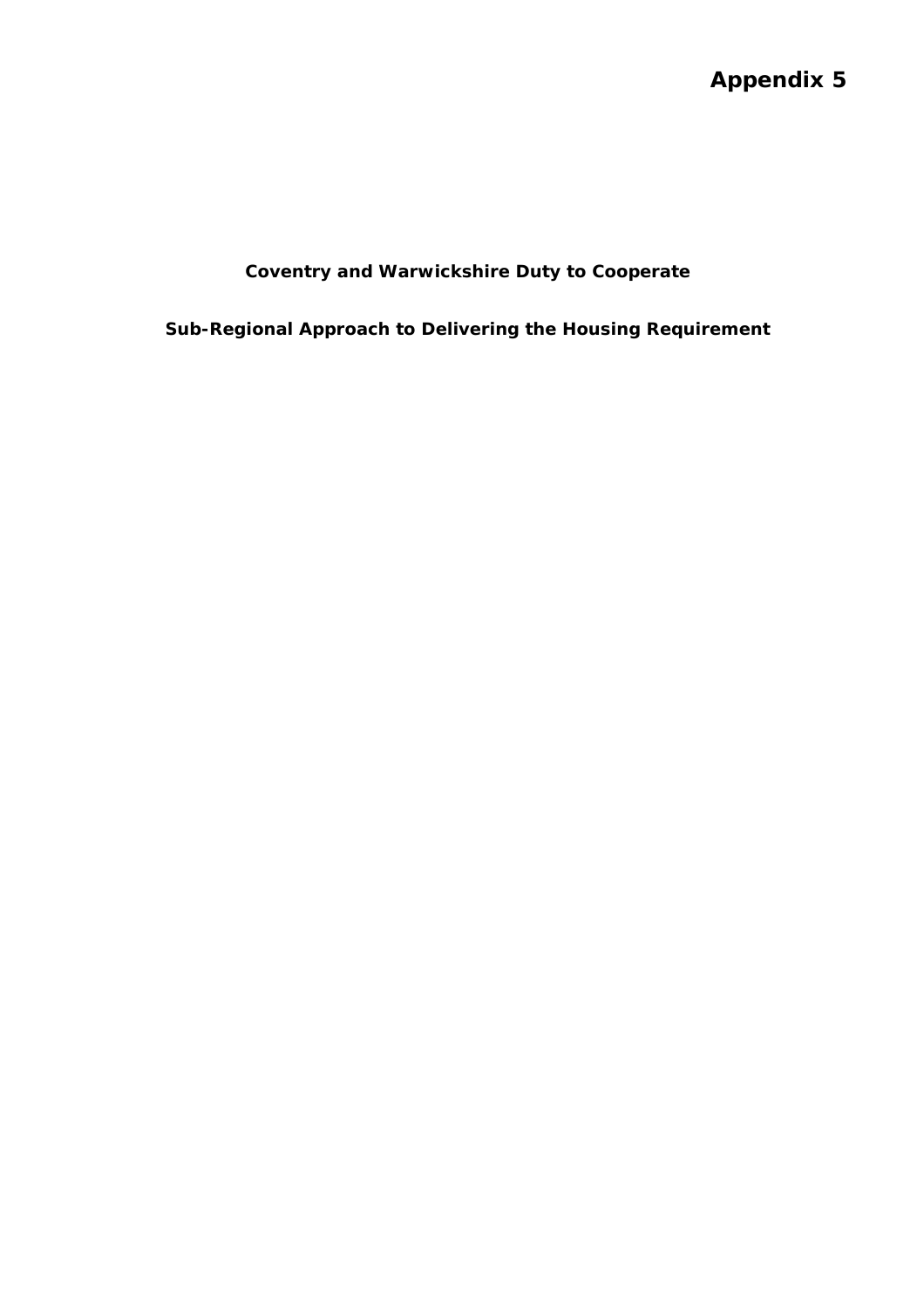## **1 Introduction**

- 1.1 Through Duty to Cooperate, it is important that the total housing requirement (Objectively Assessed Need) for the Coventry and Warwickshire HMA (3750-3800 per annum) is delivered in full. This will support the growth ambitions of the C&W LEP and SEP as well as underpinning sound local plans for all the local authorities. It is also important to respond to pressures for housing growth arising from outside the Coventry and Warwickshire HMA (for instance from within the West Midlands conurbation).
- 1.2 A significant risk to the delivery of the Housing Market Area's (HMA $<sup>1</sup>$ ) Objectively</sup> Assessed Need (OAN) is whether each of the Councils within the HMA have sufficient site capacity within the boundaries to deliver their identified OAN. In particular there is a significant risk that Coventry City Council will not be able accommodate 23,600 dwellings (1180 dwellings per annum) within the City boundary.
- 1.3 In addition, there is a risk that authorities within the Coventry and Warwickshire HMA will be asked to accommodate a growth resulting from a shortfall of housing capacity in Birmingham. It is also possible that the SEP may generate additional housing need.
- 1.4 This paper suggests how the authorities within the HMA intend to work together to address these risks and prevent any further delay in preparing their current Local Plans/Core Strategies.

### **2 Recommendations**

**That the Joint Committee recommends to all constituent authorities the following:** 

- **2.1 That the Joint Strategic Housing Market Assessment (JSHMA) is recognised as a robust piece of evidence to assess housing need within the Coventry and Warwickshire HMA and that an Objectively Assessed Need for the HMA in the range of 2750 to 2800 per annum is planned for.**
- **2.2 That the preparation of a joint evidence base (as set out in detail in section 3 below) is supported as follows:** 
	- **2.2.1 Preparation of a Joint Green Belt Study, according to a timetable to be agreed**
	- **2.2.2 Comparison of SHLAA methodologies**
	- **2.2.3 A review of the implications of the Coventry and Warwickshire SEP, including implications for the overall housing requirement and the spatial strategy.**
	- **2.2.4 A review of the housing implications for Coventry and Warwickshire of the emerging shortfall in Birmingham's housing provision**

 $1$  The Coventry and Warwickshire HMA covers Coventry, North Warwickshire, Nuneaton and Bedworth, Rugby, Stratford‐on‐Avon and Warwick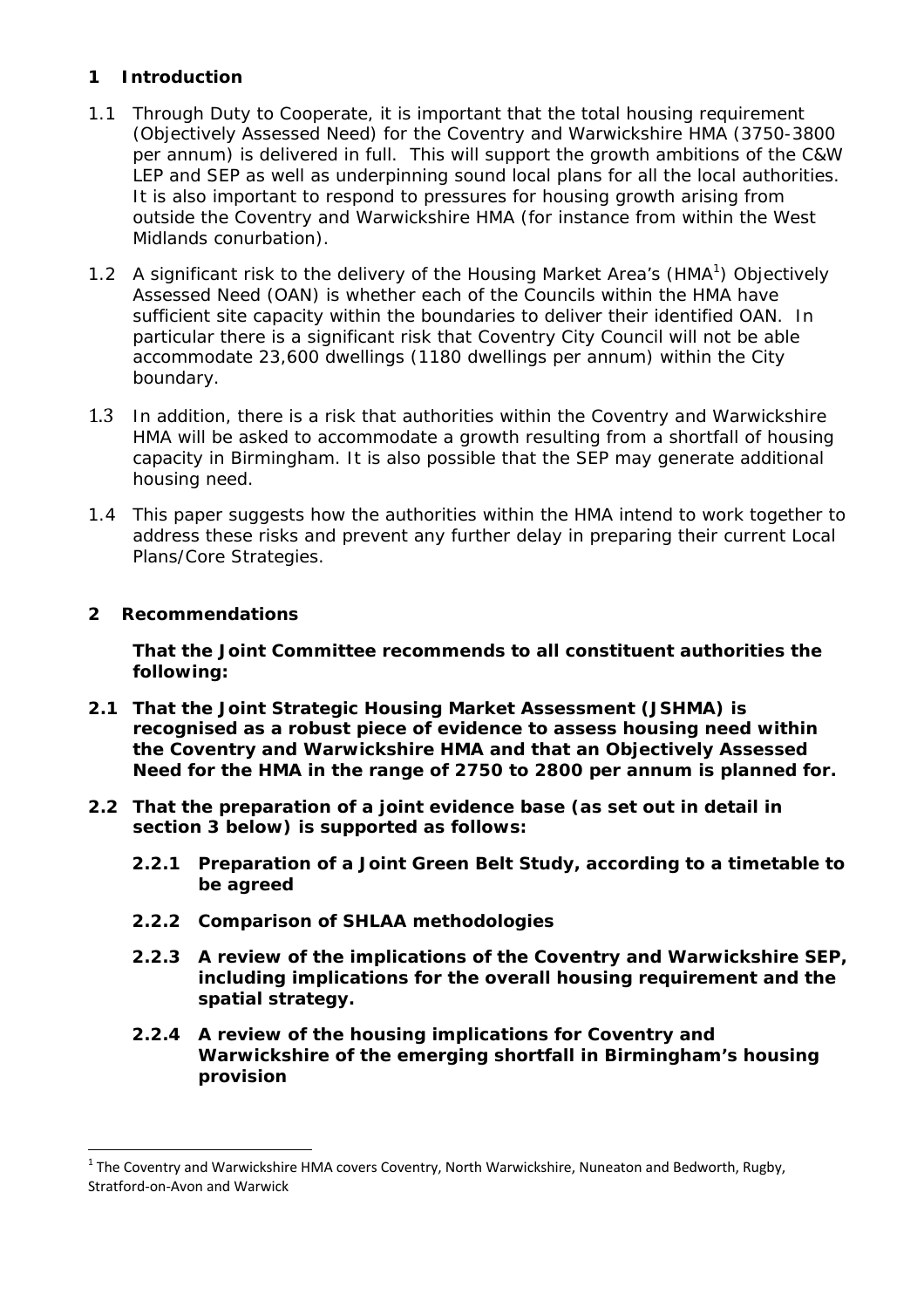- **2.3 That a sub-regional housing spatial strategy based on the current and proposed Local Plans and Core Strategies of the constituent Local Authorities is prepared which:** 
	- **2.3.1 ensures the HMA's Objectively Assessed Need is met in full**
	- **2.3.2 aligns the location of housing delivery with the sub regional growth agenda as set out in the Strategic Economic Plan, and**
	- **2.3.3 identifies broad locations for any additional development based on the evidence and taking account of existing provisions within the current and proposed Local Plans and Core Strategies of the constituent Local Authorities**
- **2.4 That the Joint Committee requests that each of the six Councils within the HMA commit in their Local Plans/Core Strategies to undertake a review of their Local Plan/Core Strategy according to a shared timetable (as set out in section 6 below) to ensure suitable specific sites are identified to deliver the strategy set out in 2.3 above.**
- **2.5 That the proposed Governance and Delivery structures set out in section 7 below are agreed and put in place**

#### **3 A shared evidence base**

- 3.1 The seven Councils (Coventry, North Warwickshire, Nuneaton and Bedworth; Rugby; Stratford-on-Avon, Warwick and Warwickshire County) that make up the sub-region, have a long history of preparing joint evidence. However, the abolition of the Regional Spatial Strategies, combined with the requirements of the Duty to Cooperate, means that there is now an even stronger need for joint evidence to underpin the way forward in relation to some complex strategic issues.
- 3.2 One of the most important and complex of these issues is ensuring the delivery of the HMAs housing requirement. Underpinning this, the Councils worked together in 2013 to undertake a Joint Strategic Housing Market Assessment (JSHMA). This identified an overall requirement for 3750-3800 homes per annum within the HMA. It also provided valuable evidence regarding the mix of housing to be provided.
- 3.3 The Joint SHMA was commissioned by Rugby BC, North Warwickshire BC, Nuneaton Bedworth BC, Coventry City Council and Warwick DC. It also covered Stratford-on-Avon District and was prepared in consultation with both Stratford DC and Warwickshire CC. The work on the Joint SHMA was undertaken by GL Hearn which is a highly regarded consultancy in relation to demographics, employment forecasting and housing projections. The study was undertaken to ensure consistency with the National Planning Policy Framework and the National Planning Practice Guidance. As well as providing evidence of the Objectively Assessed Need for the HMA and each of the constituent local authorities, it also evidenced affordable housing needs and housing needs associated with specific sector of the population (such as elderly people).
- 3.4 Following on from the JSHMA, there are two further joint studies being undertaken at present: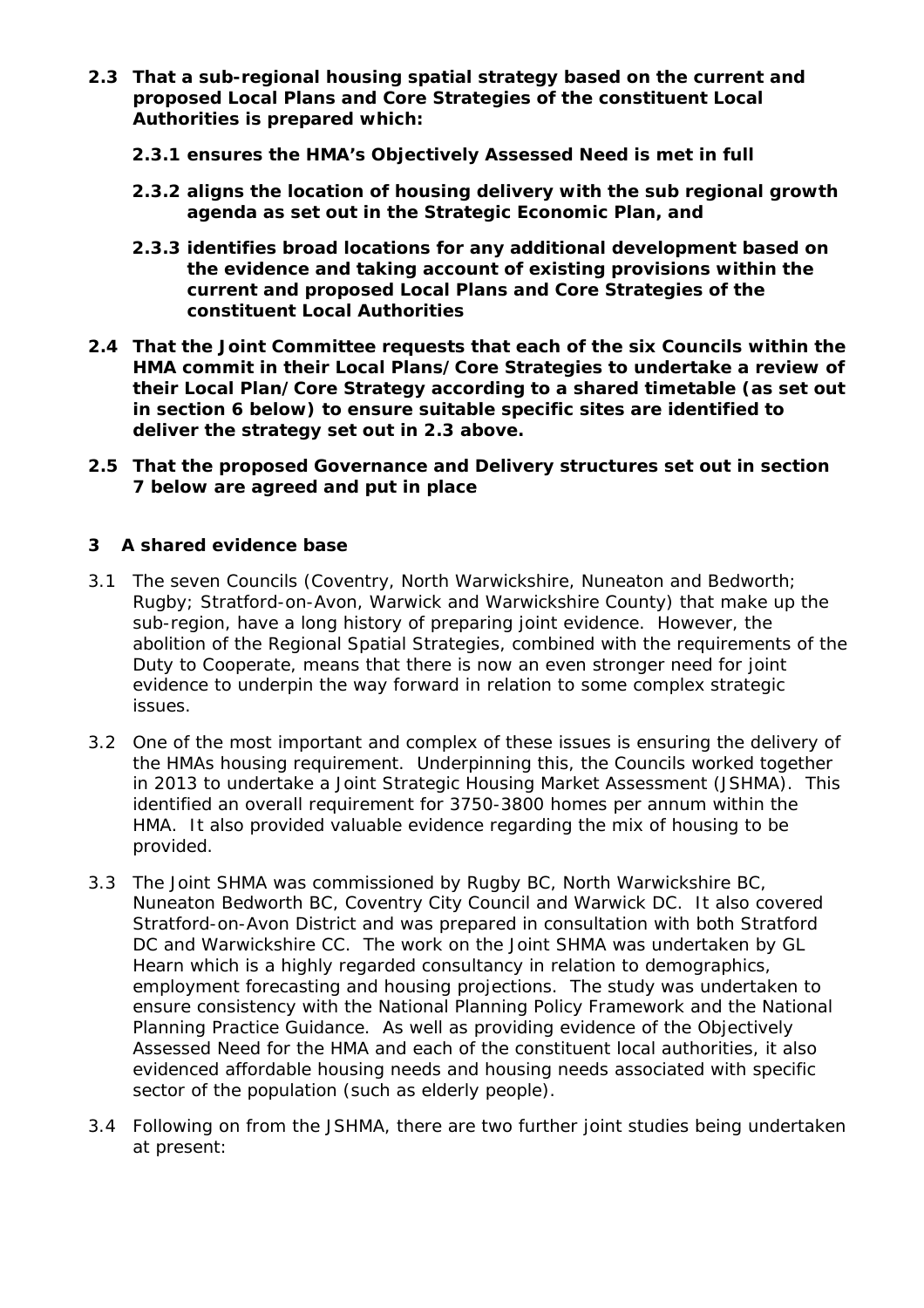- Joint Employment Land Review: funded by the Local Enterprise Partnership, this is exploring the local employment land requirements of each of the Districts within the HMA as well as considering the need for major employment sites of sub-regional significance.
- Major sites review: alongside the Joint Employment Land Review and to support the work of the Coventry and Warwickshire LEP, work is being undertaken to look at existing and potential major employment sites to ensure that sites are and will be available to attract major investment
- 3.5 In addition to these completed and on-going studies, it is suggested that some further work needs to take place to ensure we have a robust sub-regional evidence base to support collaborative work on a sub-regional spatial strategy. This work will be planned collectively by the seven authorities, notwithstanding that specific circumstances may make it inappropriate that any individual piece of work should necessarily cover the whole sub-region.
- 3.6 This should include:

- A Joint Green Belt Study: the purpose of this is to assess green belt parcels against the green belt criteria set out in the National Planning Policy Framework. This will allow a fair assessment of all green belt land to be made so that the suitability of green belt across the HMA area can be compared.
- Comparison of SHLAA methodologies: each Council is required to prepare a Strategic Housing Land Availability Assessment (SHLAA) to identify sites that are suitable, available and deliverable. The SHLAA indicates the capacity for housing development within each District and is important evidence in demonstrating whether or not a Council's OAN can be delivered within the Council's boundaries. It will also be important in helping to identify where any shortfall could be located. To ensure a comprehensive picture of Housing Land Availability is developed, it is important that the methodologies used by each Council are common, as far as possible, and that the magnitude of implications of any differences are understood and adequately mitigated.
- An understanding of the Spatial Implications of the Coventry and Warwickshire SEP: The Coventry and Warwickshire Strategic Economic Plan (SEP), when finalised, will provide the strategic framework for supporting economic growth in the sub region and importantly will indicate where investment in infrastructure will be focused and how this will help to deliver growth. There may be implications of this for strategic planning and local plans including:
	- o Consideration as to whether the scope and/or distribution of the Joint SHMA housing requirement should be reviewed to take account of the economic growth ambitions of the SEP
	- o spatial implications based on a understanding of the relationship between new housing, economic growth and infrastructure investment
- An understanding of how the emerging housing shortfall for Birmingham City Council will impact on authorities in Coventry and Warwickshire: Birmingham City Council's Proposed Submission Draft of its Local Development Plan identifies an initial shortfall in meeting its OAN by around 29,000 dwellings. This figure is subject to review as part of the Greater Birmingham and Solihull <sup>2</sup>LEP Housing Needs Study. The need to engage in a constructive and on-going basis was thoroughly considered and objectively discussed in the Coventry and

 $2$  It should be noted that the Solihull Local Plan is subject to a current legal challenge, in part on the basis that the housing target set out within it is too low. This may have implications for Coventry and Warwickshire, but at this stage it is prudent to continue to keep a watching brief as concerns Solihull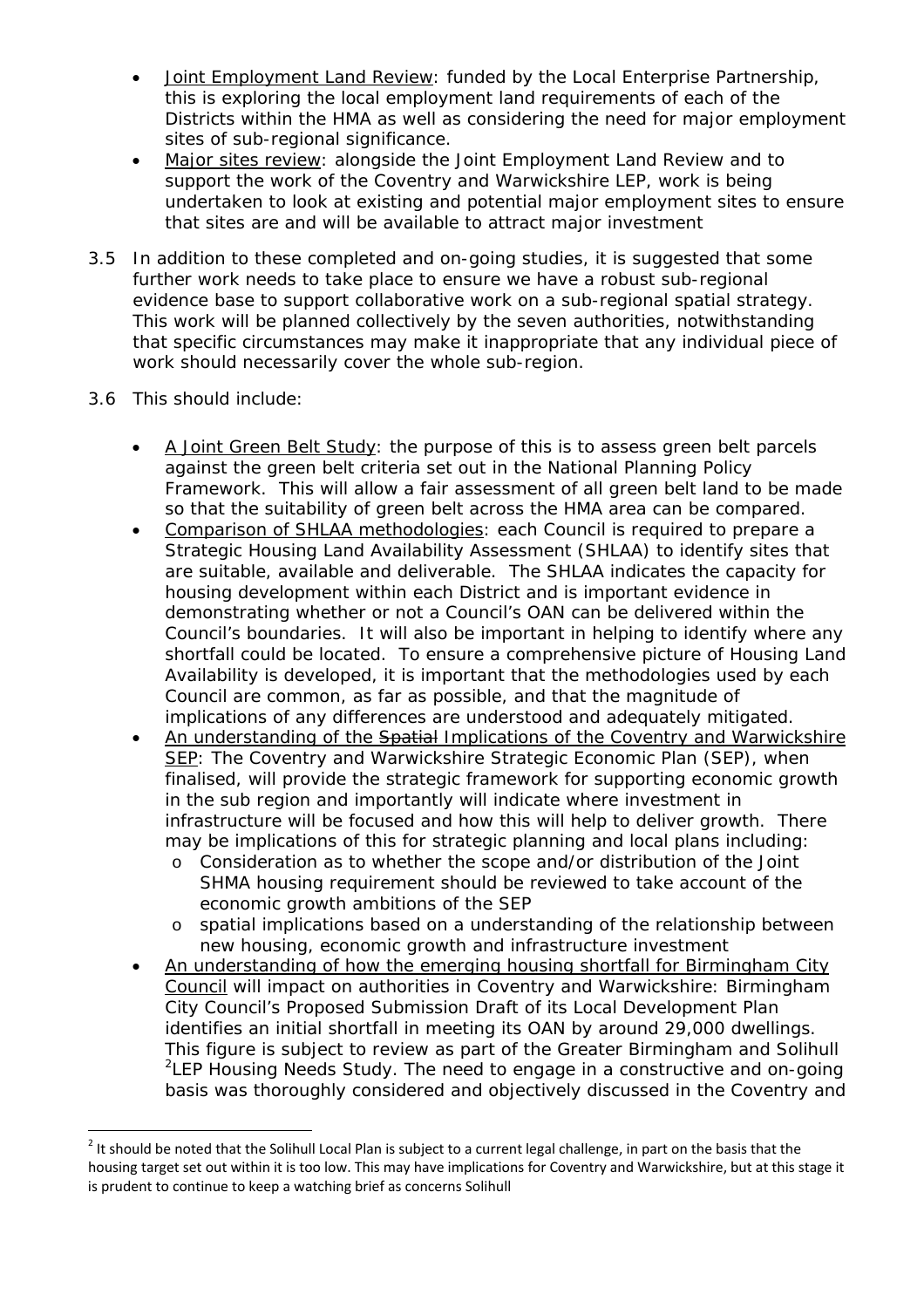Warwickshire Joint SHMA in order to satisfy the duty to cooperate. As a result, there will clearly be spatial implications of this, and it is important that these implications are fully understood, so that the needs of the GBSLEP Housing Market Area and the potential impacts on the Coventry and Warwickshire HMA are managed in the most sustainable way.

## **4 A sub-regional housing spatial strategy**

- 4.1 To ensure that the HMA's Objectively Assessed Housing Need is met, it will be necessary to prepare a bottom-up, collaborative strategy which balances the need from growth in the sub-region, with the challenges and constraints faced by specific areas. To comply with the Localism Act, it is important that this strategy is developed collaboratively through the Duty to Cooperate so that it achieves the support of representatives from across the whole sub-region and neighbouring HMA's as appropriate.
- 4.2 The purpose of the strategy will be to:
	- ensure the HMA's Objectively Assessed Need is met in full
	- align the location of housing delivery with the sub regional growth agenda as set out in the Strategic Economic Plan, and
	- identify strategic spatial options for meeting the OAN and based on this broad locations for development based on the sub-regional evidence, but taking local evidence in to account
- 4.3 It is suggested that the starting point for the Strategy should be that each Council commits to meeting its Objectively Assessed Need within its own boundary unless it can be clearly demonstrated that there is a shortfall in available housing land within the Council area. This will need to be demonstrated through a transparent SHLAA methodology that is consistent with national advice and has the support of the Coventry and Warwickshire Planning Officers (CSWAPO) as being soundly prepared.
- 4.4 Where a shortfall can be clearly evidenced, a set of criteria will need to be developed and formally agreed (supported by the Joint Committee) to enable an objective assessment of strategic spatial options and a range of broad locations to deliver the shortfall. The precise nature of these criteria will depend on the scale and timing of the shortfall to be addressed. However examples of the criteria include impact on the green belt; impact on landscape, ecology, historic environment etc; infrastructure issues, proximity to transport infrastructure and opportunities and proximity to employment or allocated employment sites.
- 4.5 All reasonable alternatives for strategic spatial options for distributing the shortfall will be subject to a sustainability appraisal which will also need to be taken in to account in identifying broad locations for development.
- 4.6 Where neighbouring HMA's make an approach to a Coventry and Warwickshire authority with a view to meeting a proportion of their evidenced housing need, the same approach set out in Para 4.3-4.5 of this paper will be undertaken.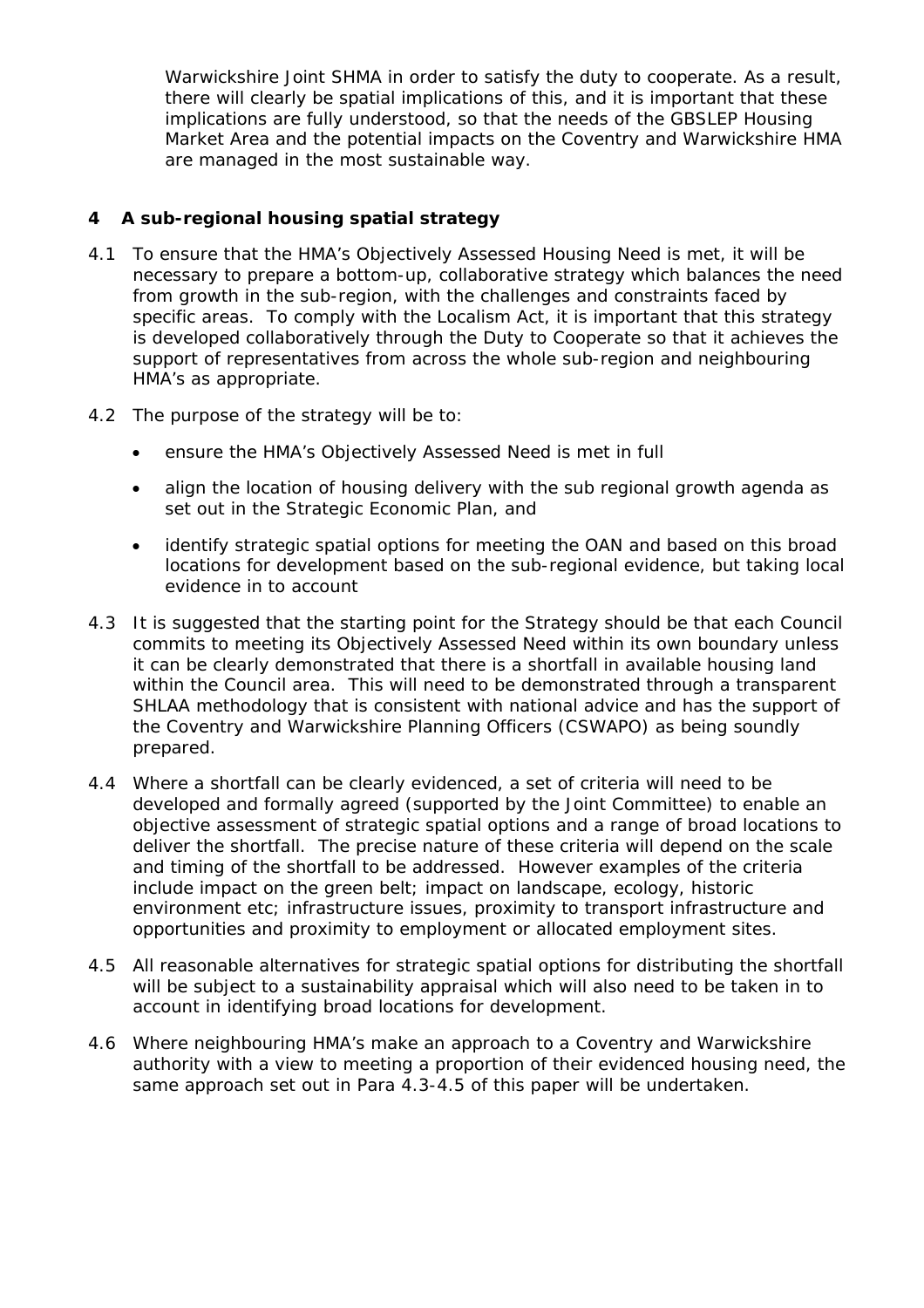## **5 Local Plan/Core Strategy Reviews**

- 5.1 It is recommended that the Joint Committee request that each of the 6 Local Planning Authorities commit to undertaking a review of their Local Plan/Core Strategy according to a coordinated timetable set out in section 6 below.
- 5.2 Once the Housing Spatial Strategy has been prepared, the support of the Joint Committee for will sought, so that its implications for each District's Local Plan/Core Strategy can be taken in to account in Plan preparation and reviews. To minimise the risk that specific sites will not be brought forward at a local level to deliver the Housing Spatial Strategy, it is proposed that the Joint Committee requests that each of the Council's agrees to a policy statement within their Local Plan/Core Strategy that commits to reviewing the Plan to a joint timetable once the Housing Spatial Strategy has been prepared. This will also ensure that the implications of the Housing Spatial Strategy are given formal weight within the Planning system.
- 5.3 It is important that these Plan reviews are carried out in parallel so that each Plan review is aligned and that each authority has confidence that the HMA's Objectively Assessed Need will be met and that sites are brought forward in a coordinated way. It is therefore proposed that if required, each Council commits to a Plan review according to the timetable set out below. It is possible that not all the Council's will need to undertake a Plan review if there are no consequences of the Sub-Regional Housing Spatial Strategy for the existing Local Plan/Core Strategy. The need for a Plan review will therefore only apply where Councils need to identify specific sites or where other implications (such as infrastructure requirements) impact on existing local plans/core strategies

## **6 Timetable**

6.1 The table below sets out the proposed timing of the three stages of work described above.

|                                                         | 2014/15   2015/16 | 2016/17 | 2017/18 2018/19 | 2019/20 |
|---------------------------------------------------------|-------------------|---------|-----------------|---------|
| Compile Joint Evidence                                  |                   |         |                 |         |
| Prepare Sub-Regional<br><b>Housing Spatial Strategy</b> |                   |         |                 |         |
| Undertake Plan Review                                   |                   |         |                 |         |
| Anticipated Date of<br>Adoption                         |                   |         |                 |         |

- 6.2 The timetable reflects the need to ensure that:
	- a) Each Local Authority is able to progress the preparation of current Local Plans/Core Strategies as quickly as possible and without having progress hindered by the progress of neighbours.
	- b) Housing sites can be brought forward in a coordinated way and at the time when they are needed. SAs the main development pressures for cross-border housing provision are likely to arise predominantly from Coventry and the West Midlands conurbation, it is reasonable to plan to complete plan reviews by 2020 as both the City and the conurbation will be prioritising brownfield sites for the earlier part of their Plans and are unlikely to require cross border sites until towards the end of their Plan periods.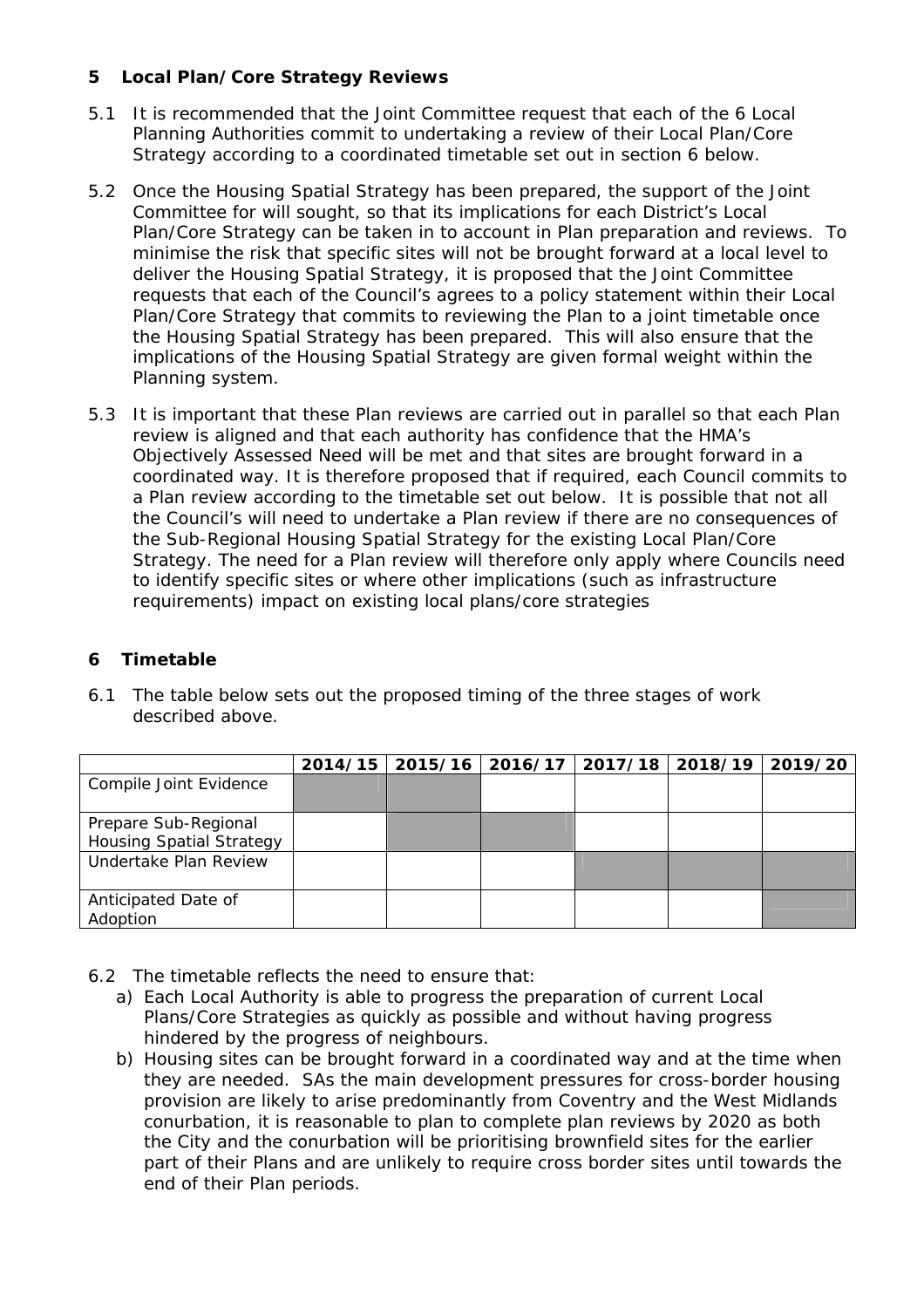## **7 Governance and Delivery**

Joint Committee

- 7.1 The Joint Committee will be responsible for :
	- Endorsing the jointly prepared evidence base
	- Working in a collaborative way to ensure the Duty to Cooperate is fulfilled on an ongoing basis
	- Considering the Sub-Regional Housing Spatial Strategy

### Chief Executive's Group

7.2 The Chief Executive's Group (CEG) will be responsible for overseeing the process described above and for ensuring that resources are provided to support the process. The CEG will be responsible for preparing and advising on reports to be considered by the Joint Committee. They will also ensure that the Duty to Cooperate is addressed effectively across the sub-region and will advise the Joint Committee on risks associated with different courses of action.

#### CSWAPO

7.3 The Coventry, Solihull and Warwickshire Planning Officers group will be responsible for commissioning and preparing technically sound evidence and will provide professional planning advice to the Leaders Board and Joint Committee to ensure a fair and balanced process is used to develop the Sub-Regional Housing Spatial Strategy and to ensure that the outcomes of this process are soundly based and clearly justified.

#### Each Council within the HMA

7.4 It is recognised that as the Joint Committee does not currently have powers to make binding decisions, the process described in this paper is a collaborative bottom-up approach. The decision making powers regarding the Plan Making process continues to lie within each of the six Local Planning Authorities in line with their constitutions.

### **8 Background Information**

- 8.1 The Duty to Cooperate and demonstrating delivery of housing requirements are being given increasing emphasis within the Local Plan/Core Strategy process. Over the last year, 46 out of 52 Councils that have sought to progress their Plans to Examination have failed to have their Plans found sound either because they have failed to demonstrate they have fulfilled the Duty to Cooperate or because they have failed to demonstrate that they are meeting Objectively Assessed Need.
- 8.2 Locally, Coventry City Council's Core Strategy was withdrawn for these very reasons. As a result of that, questions were raised about how effectively all the Councils within the sub-region were meeting the requirements of the Duty to Cooperate. Since then the Joint Strategic Housing Market Assessment has been prepared. This provides not only strong evidence to show we understand the HMA's Objectively Assessed Need, but also provides a good starting point in demonstrating the Duty to Cooperate.